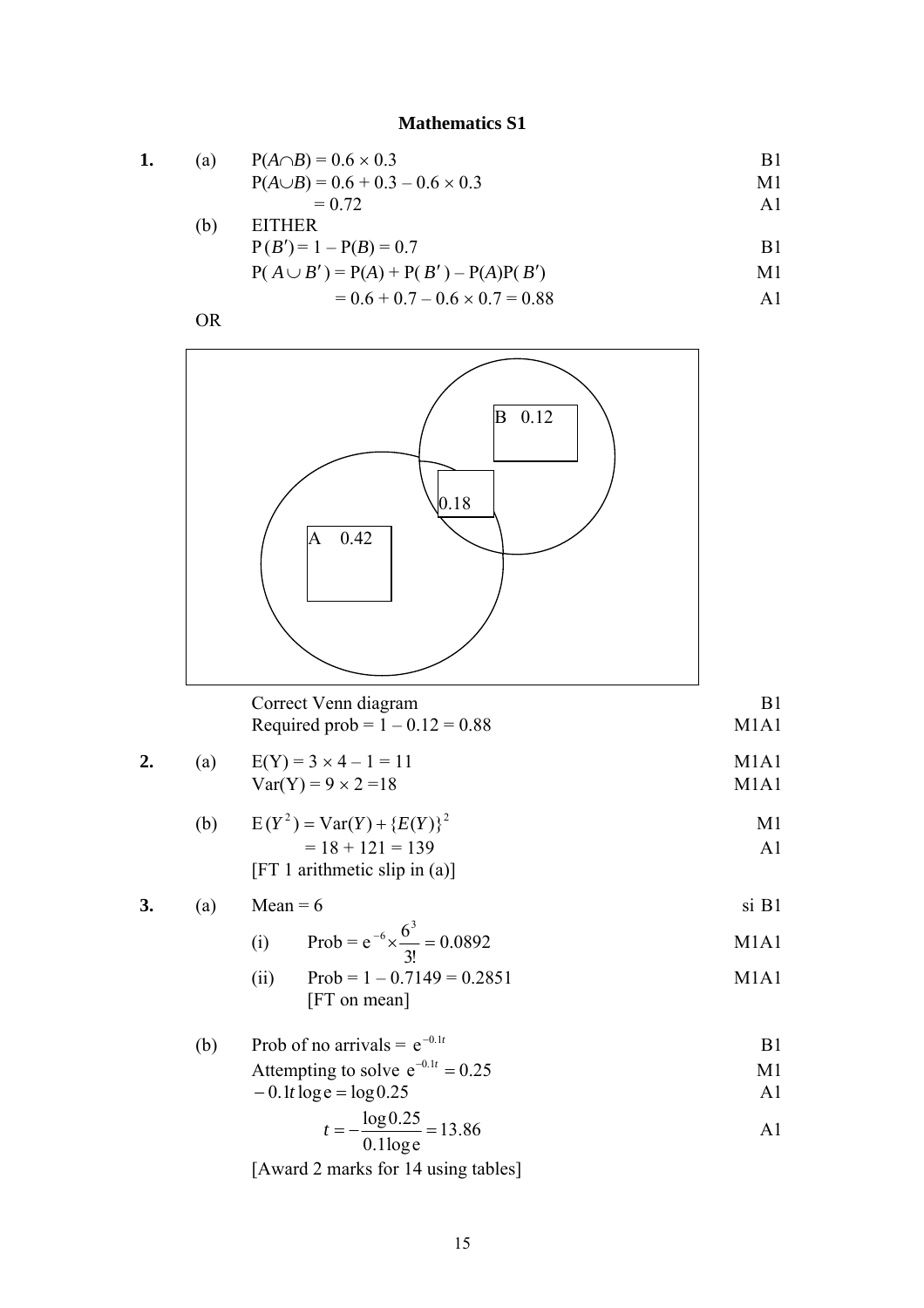4. (a) Prob wins on 1<sup>st</sup> throw = 
$$
0.8 \times 0.3 = 0.24
$$
 M1A1

(b) Prob wins on 
$$
2^{\text{nd}}
$$
 throw =  $0.8 \times 0.7 \times 0.8 \times 0.3 = 0.1344$  M1A1  
[FT from (a) if M1 awarded in (a)]

(c) Prob wins = 
$$
0.24 + 0.24 \times 0.56 + 0.24 \times 0.56^2 + ...
$$
 M1A1

$$
= \frac{0.24}{1 - 0.56} = 6/11 \quad (0.55)
$$
 M1A1

[For candidates who solve for Bill first, award M0A0 for (a), M1A1 for 0.168 in (b), M1A1 for  $0.3 + 0.3 \times 0.56 + ...$  and M1A1 for  $0.3/(1 0.56$ ) = 15/22 (0.68) in (c)]

5. (a) P(correct ans) = 
$$
0.6 \times 1 + 0.4 \times 0.25
$$
  
= 0.7  
[ Award M1 if 1 and 0.25 reversed]

(b) Read prob = 
$$
\frac{0.6}{0.7}
$$
 [FT denominator from (a) if answer < 1]  
=  $\frac{6}{7}$  cao B1

6. (a) 
$$
\sum p_x = 16k = 1
$$
 so  $k = 1/16$  M1A1

(b) (i) 
$$
E(X) = \frac{1}{16} (1 \times 1 + 3 \times 3 + 5 \times 5 + 7 \times 7)
$$
 M1

$$
= 5.25 \text{ [Accept 84k]}
$$

(ii) 
$$
E\left(\frac{1}{X}\right) = \frac{1}{16} \left( 1 \times \frac{1}{1} + 3 \times \frac{1}{3} + 5 \times \frac{1}{5} + 7 \times \frac{1}{7} \right)
$$
 M1A1

$$
= 0.25 \text{ [Accept 4k]}
$$

(c) (i) Possibilities are 
$$
1,5
$$
 and  $3,3$  si  $B1$ 

$$
Prob = \frac{1}{256} (1 \times 5 + 5 \times 1 + 3 \times 3)
$$
 M1A1

[Award M1 for 2 or 3 terms]  
= 
$$
\frac{19}{256}
$$
 (0.074) [Accept 19/k<sup>2</sup>] A1

(ii) Possibilities are 
$$
1,1; 3,3; 5,5; 7,7
$$
 si B1

$$
Prob = \frac{1}{256} (1^2 + 3^2 + 5^2 + 7^2)
$$

[Award M1 for 3 or 4 terms]  

$$
0.328
$$
 (21/64)

$$
= 0.328 \text{ (21/64)} \qquad \qquad [\text{Accept } 84/k^2] \qquad \qquad \text{A1}
$$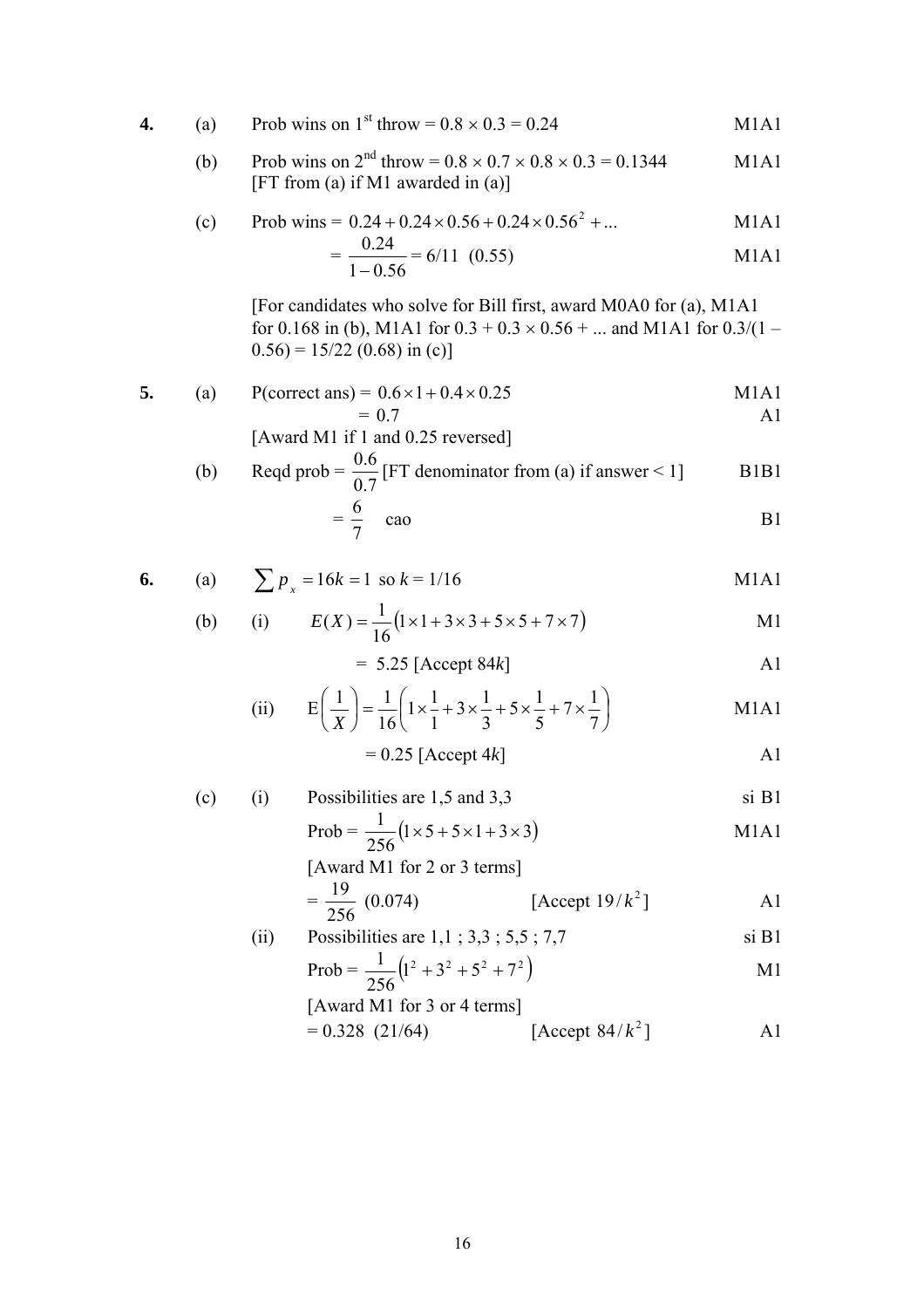| 7. | (a) | Number of 6s obtained, $X$ , is B(50,0.2)                                                                    | B1                                              |
|----|-----|--------------------------------------------------------------------------------------------------------------|-------------------------------------------------|
|    |     | Prob = $\binom{50}{12}$ × 0.2 <sup>12</sup> × 0.8 <sup>38</sup> = 0.1033<br>(i)                              |                                                 |
|    |     | or $0.8139 - 0.7107$ or $0.2893 - 0.1861 = 0.1032$                                                           | M <sub>1</sub> A <sub>1</sub>                   |
|    |     | P(at least 10) = 0.5563 or $1 - 0.4437 = 0.5563$<br>(ii)                                                     | M <sub>1</sub> A <sub>1</sub>                   |
|    | (b) | Prob of 2 $6s = 0.2^2 = 0.04$<br>X is now B(200, 0.04) which is approx $P(8)$<br>[FT $p$ from previous line] | B1<br>B1                                        |
|    |     | $P(5 \le X \le 10) = 0.8159 - 0.0996$ or $0.9004 - 0.1841$<br>$= 0.7163$<br>cao                              | B <sub>1</sub> B <sub>1</sub><br>B <sub>1</sub> |
| 8. |     | (a) $\int_0^1 kx(1-x^2)dx = 1$                                                                               | M1                                              |
|    |     | Integral = $k \left[ \frac{x^2}{2} - \frac{x^4}{4} \right]$                                                  | B1                                              |
|    |     | [Limits must appear somewhere for M1]<br>$=\frac{k}{4}$                                                      |                                                 |
|    |     |                                                                                                              | A1                                              |
|    |     | so $k = 4$                                                                                                   |                                                 |
|    | (b) | $E(X) = \int_0^1 x \cdot 4x(1 - x^2) dx$                                                                     | M1A1                                            |
|    |     | $=\left[\frac{4x^3}{3}-\frac{4x^5}{5}\right]$                                                                | A1                                              |
|    |     | [Limits not required until $2nd$ line]                                                                       |                                                 |
|    |     | $=\frac{8}{15}$                                                                                              | A1                                              |
|    |     |                                                                                                              |                                                 |